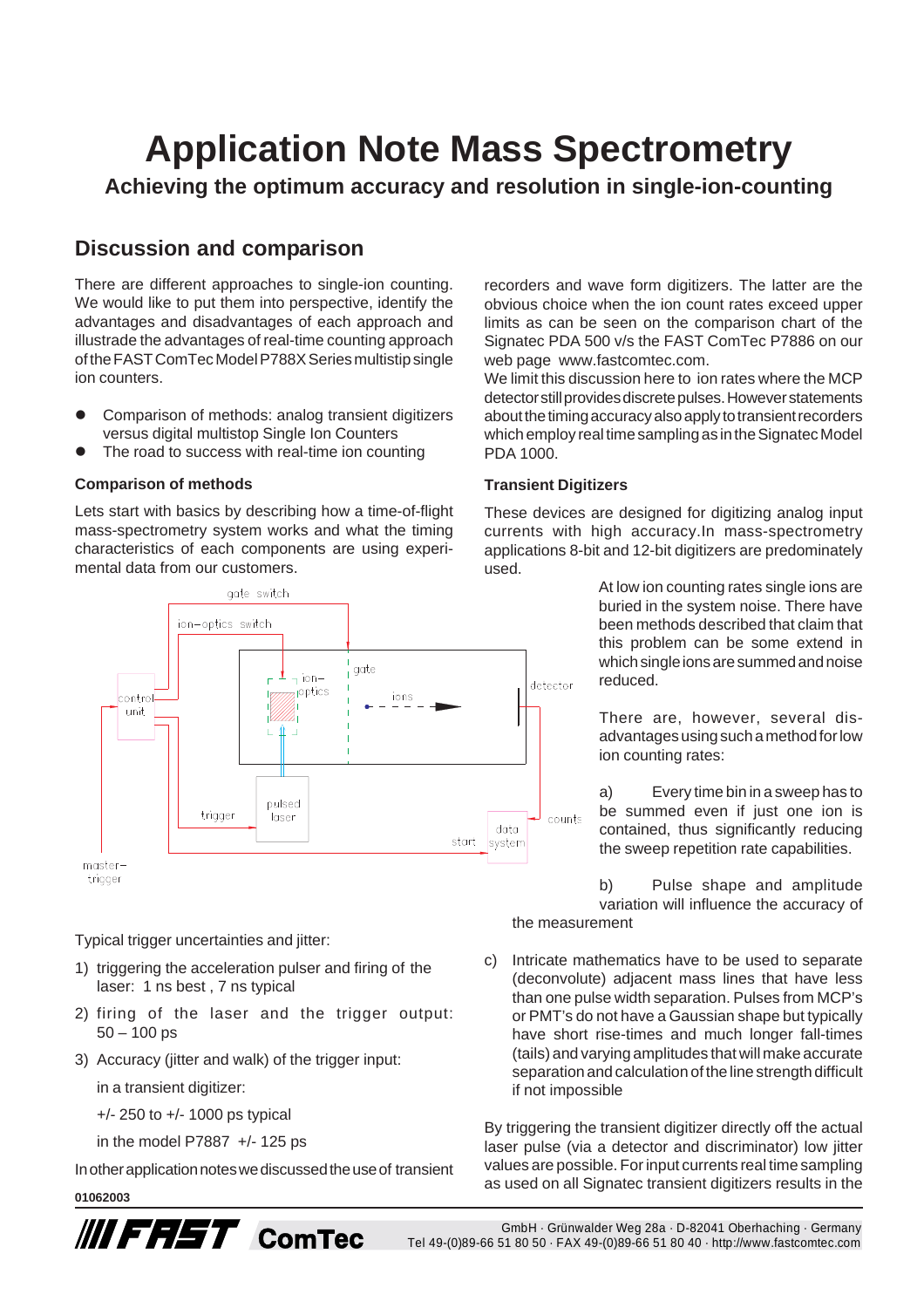



optimum time resolution. Therefore using a transientrecorder for single ion counting at low rates is not recommended.

For more information see the data sheet of the model PDA1000

#### **ETS (Equivalent Time Sampling) Transient Digitizers**

Low cost transient digitizers using this method are still available today. The more expensive ones are capable of accepting an external start signal, which allows using standard delay generators accepting an external master trigger as a control unit. The lower priced ETS transient digitizers cannot accept an external start signal, but must be used to trigger the external devices. This makes it necessary to use a control unit which perfectly synchronizes the outgoing delays with the incoming master trigger. (standard delay generators only make a perfect timing relationship between the outgoing delays. The jitter between the master pulse and the outgoing delays may be as large as 100nsec.)

The second problem occurring with ETS transient digitizers has to do with the statistical pulse hights that occur on MCP or PMT detectors at low count rates, i.e. when one wants to do single ion counting. In Fig.2 you see five ion signals at statistical amplitudes. The red line then shows the result after four sweeps of the ETS. Of course, as a thorough statistical analysis can show, adding up many of these individual ion signals will then again result in a curve of sensible shape, but that certainly is not the rationale of single ion counting.

**/// FRST** ComTec

To achieve the same statistical accuracy as transient digitizers ETS devices have to perform two, four or eight times the number of sweeps than standard transient digitizers

Thus an ETS transient digitizer only makes sense for very high ion signals, not for detecting a few ions at high sensitivity - in addition they also have all the disadvantages listed in the transient digitizer section.

#### **Multistop Single ion counters**

These are devices like the FAST ComTec Model P7887 A problem common to all analog voltage digitizers is that the spectrum one gets at low ion counting rates is not really the probability of an ion reaching the detector but only some more or less garbled function of that information. You see rise and fall times of your electronics, you will see tailing and ringing on electrical decay curves, and out of all that one has to pick what is presumed to be ions.

Since you will only achieve a gain in dynamic range for summing up less than 100 shots, and even that gain is not so significant, it makes a lot of sense to eliminate the above electronic artifacts by only registering a digital yes or no answer as to whether an ion has arrived.

Since a leading edge discriminator can be used, for example, to give this yes/no-answer if an ion has arrived, your mass lines stay very close to what is actually happening physically can be seen on page 4.

What is shown there is the arrival probability of C60 ions from the detector.

As only the leading edge is being used to determine the time information pulse shapes, amplitudes width etc. are of no consideration.

Averaging sweeps at low ion rates is very efficient because just the actual stop pulses need to be summed while empty time bins are ignored.

It is therefore possible to achieve very high sweep repetition rates that other system can NOT match.

A further advantage is the virtually unlimited number of time bins that can be selected. This will by far exceed the mass-range that are used in mass-spectrometry.

In fact a P7887 could cover 2^37 time bins with 250 ps time resolution. Burst count rates of up to 4 GHz can be achieved with the P7887.

A recent option is an oven stabilized PLL oscillator that offers an incredible temperature stability. This option is called Model 788xOV and a datasheet can be downloaded from our web-site. The 788xOV provides the ultimate in time stability - the ideal match for spectrometers offering high mass resolution and an exceptionally large massrange.

FAST ComTec has developed and manufactured ultra fast multistop digital time digitizers for 19 years. FAST ComTec also represents the transientrecorders and DSP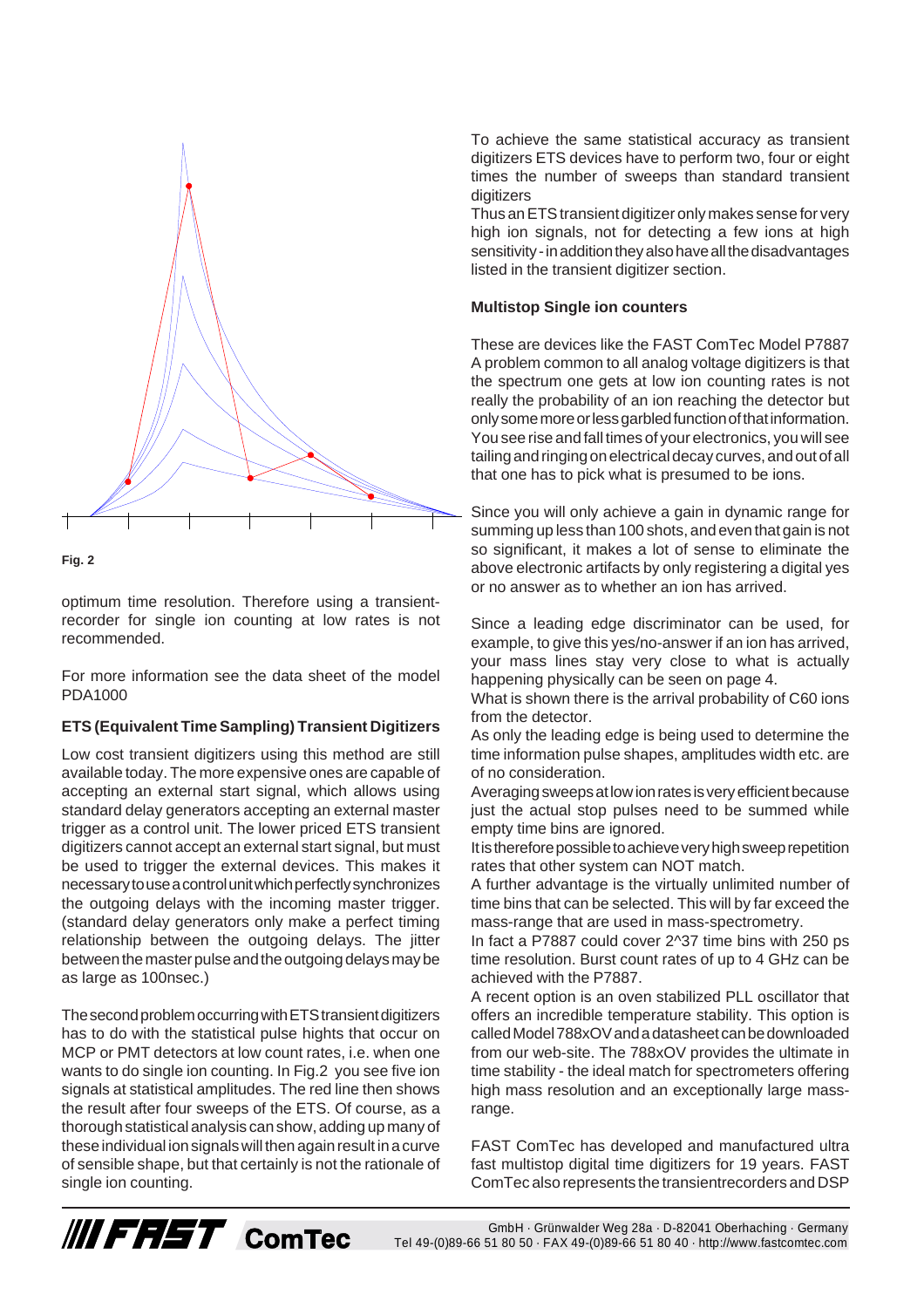

line of Signatec in Germany, Austria and Switzerland.

There are a variety of different instruments on the market that are based on other methods. They usually offer excellent time resolution but very limited multistop capabilities and mass-range because the analog circuitry used causes significant dead time after every stop and is limited in dynamic range. To record higher mass numbers these devices require a change in their time resolution to one or several nano seconds.

Most applications do normally not allow a choice between either approach - the ionisation method used dictates which system should be used for optimum results - see the comparison P7886/Signatec PDA500.

### **Summary**

In general a **Multistop Single Ion Counter - i.e a Model P7887** is the choice where each sweep sees fewer than one ion per time bin down to one ion per several sweeps (the number of individual ionic species detected per sweep should in any case be smaller than one single particle to choose counting techniques). The P7887 will process recorded ions only and has therefore a very high sweep repetition rate. Noise is suppressed by setting the threshold of the discriminator used above the noise level. The discriminator generates norm pulses that sum into a single time bin relative to the arrival time of the ion, no matter how wide an input pulse the detector generates.

A **Transient Digitizer** is the one and only choice when laser ionisation is used. The large number of ions generated by the laser cause MCP detectors to output a current proportional to the numbers of ions detected. High peak amplitude resolution is 12 bit at 5 ns time resolution (up to 200 MHz sampling rate) and 8 bit at 1 ns time resolution (1000 MHz sampling rate)

Using a transient recorders where few ions are detected is not recommended because the system would mainly sum noise and as the actual pulse form is digitized, wide pulses tend to broaden the summed peaks.

New developments in ultra fast DSPs such as the **Signatec Model PMP8A** are capable of summing sweeps at data rates of up to 500 megabyte/s

On the following page we show you a diagram which is an example of sampling fast pulses in a Transient Digitizers with a sampling rate of 2 GHz - shown as a red line. The blue line shows the same phenomenon but single ion counting techniques are used.

In order to minimize the effects of ringing, amplitude variations and other electronic effects, we used very clean pulses which varied in time by approx. 4 ns and the line intensity had about a 10 : 1 ratio.

It is interesting to see the results. Using pulses from typical mass spectrometers with the typical distortions one experiences in such applications would result in a slight broadening of the foot base of the peaks in the blue line while the red line would require many more scans to obtain decent results.

As the P7887 is a fully digital design no software corrections are required.

#### **Acknowledgements**

We thank

Wolfgang Branz, T.P. Martin, H. Schaber of Max-Planck-Institut für Festkörperforschung, Heisenbergstr. 1, D-70569 Stuttgart

T. Bergmann, BME Bergmann Messgeräte Entwicklung Bahnhofstr. 14, 82418 Murnau

Dr. W. Wagner, FAST ComTec

for providing experimental data and helpful discussions. Rolf D. Schwall, Schwall Consulting



GmbH · Grünwalder Weg 28a · D-82041 Oberhaching · Germany Tel 49-(0)89-66 51 80 50 · FAX 49-(0)89-66 51 80 40 · http://www.fastcomtec.com